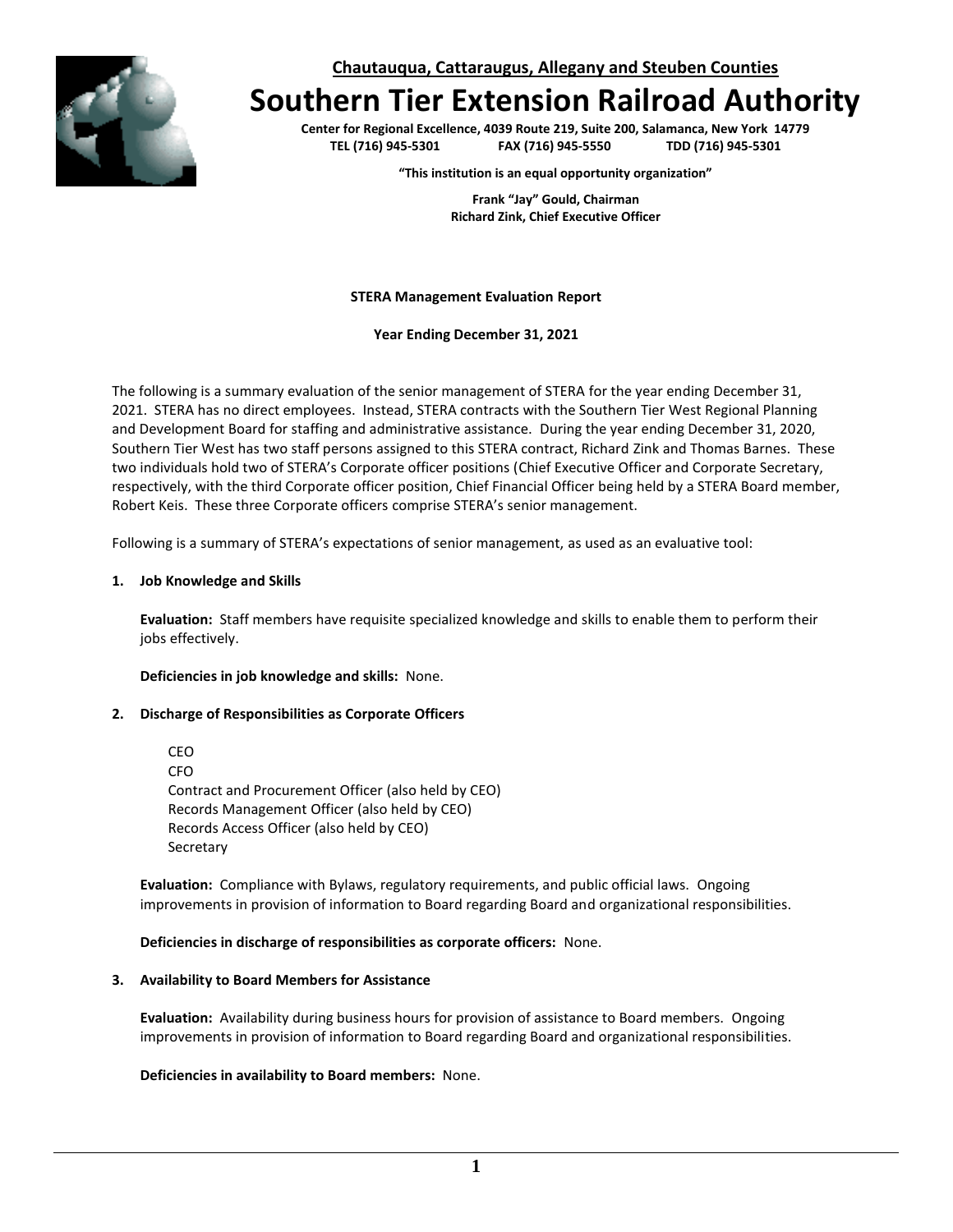## **4. Management of Projects**

## **Evaluation:**

- The (Southern Tier Extension) 2014 FEMA project was managed successfully and completed in 2015. As of the end of 2021, STERA is awaiting FEMA closeout of the project.
- The (Southern Tier Extension) Falconer track realignment and bridge repair project was managed successfully and completed in 2016. As of the end of 2021, STERA is awaiting NYS DOT closeout of the project.
- The (Southern Tier Extension) Cattaraugus rail rehabilitation project was managed successfully and completed in 2016. As of the end of 2021, STERA is awaiting NYS DOT closeout of the project.
- The (Buffalo line) tie replacement and grade crossing repair project was managed successfully and completed in 2016. Subsequently, STERA received two no-cost time extension to complete additional work using unspent project funds and has completed this work. As of the end of 2021, STERA is awaiting NYS DOT closeout of the project.
- The (Southern Tier Extension) Track and Bridge Rehabilitation Project Was begun in 2017, with all work scheduled to be completed in 2019. As of the end of 2021, STERA is in the process of obtaining a scope of work change on the project, with work now scheduled to be completed in 2022 if the scope change is approved.
- The (Southern Tier Extension) Enginehouse and Olean Yard Improvements Project Was begun in 2017. STERA has begun the project, and as of the end of 2021, STERA is awaiting NYS DOT approval of a change order request in order to complete the project.
- The (Southern Tier Extension Line) Tie and Rail Replacement Project was approved by NYS DOT for funding in 2018. STERA began the project in 2020 and anticipates that the project should be completed in 2022.

### **Deficiencies in management of projects:** None.

### **5. Compliance**

**Evaluation:** Ongoing efforts are being made to comply with current regulatory requirements and additional regulatory requirements as they become effective. Management staff continue on an ongoing basis to bring new compliance obligations and any deficiencies to the Board's attention.

**Deficiencies in overseeing organizational compliance:** None.

# **6. Ethical Conduct, Transparency, Accountability, Fiduciary Responsibilities**

**Evaluation:** Staff acts in a manner to adhere to these organizational principles.

### **Deficiencies in conduct:** None.

**7. Training**

**Evaluation:** All senior management has received required NYS ABO training.

**Deficiencies in training:** None.